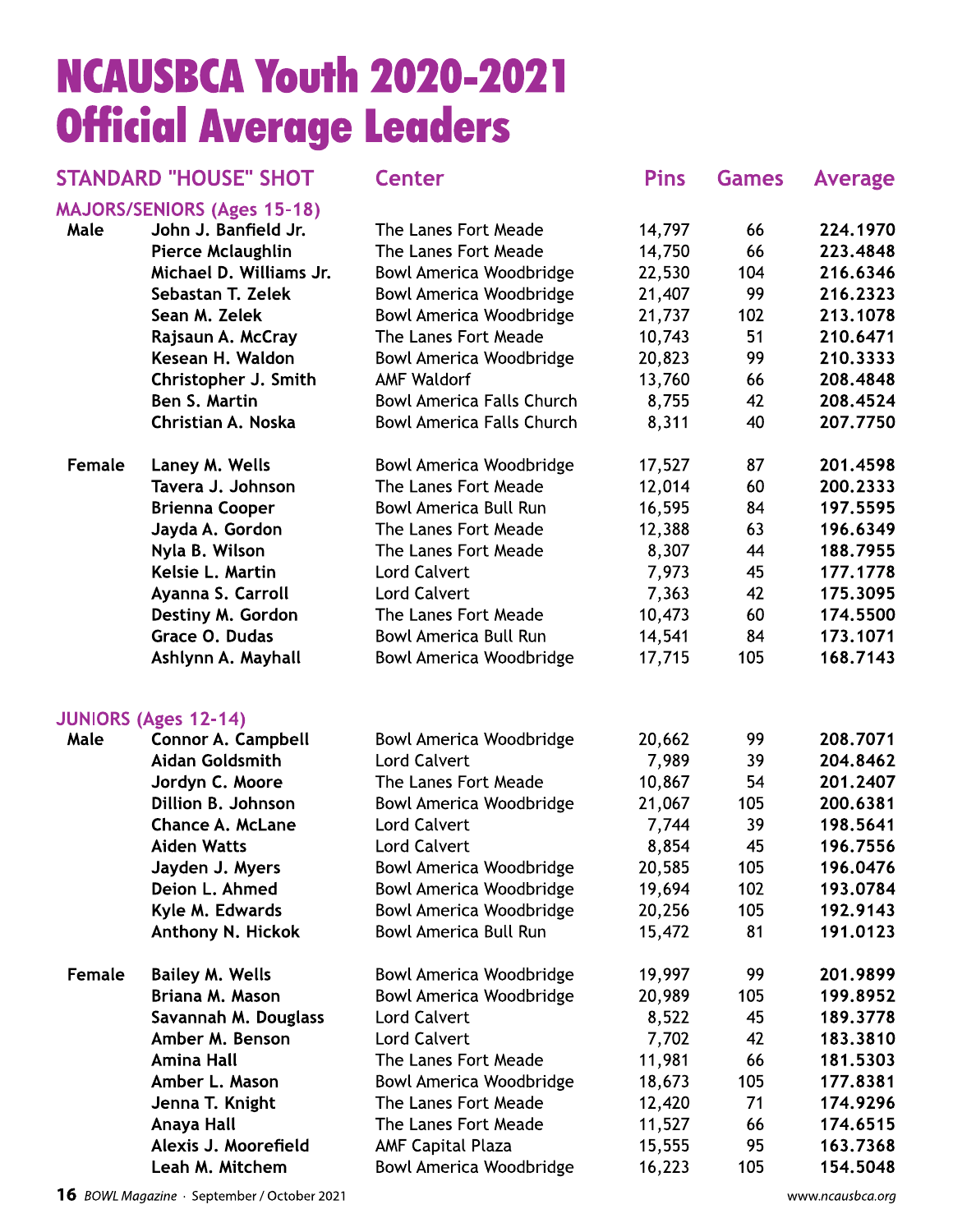### PRFPS (Ages 9-11)

| <b>FNLFJ (Ages 7-TT)</b> |                           |                                  |        |     |          |
|--------------------------|---------------------------|----------------------------------|--------|-----|----------|
| Male                     | William M. Garcia Jr.     | Bowl America Woodbridge          | 18,996 | 102 | 186.2353 |
|                          | <b>Victor T. Williams</b> | <b>AMF Capital Plaza</b>         | 17,169 | 96  | 178.8438 |
|                          | Liam S. Foley             | The Lanes Fort Meade             | 10,919 | 66  | 165.4394 |
|                          | Benjamin T. Rodriguez     | <b>Bowl America Chantilly</b>    | 11,861 | 74  | 160.2838 |
|                          | Jayden Burrell            | <b>Crofton Bowling Centre</b>    | 5,760  | 36  | 160.0000 |
|                          | Jaden L. Thompson         | <b>Crofton Bowling Centre</b>    | 5,942  | 39  | 152.3590 |
|                          | <b>Coby Brower</b>        | <b>Lord Calvert</b>              | 5,728  | 39  | 146.8718 |
|                          | Isaac A. Crossen          | <b>Bowl America Dranesville</b>  | 14,018 | 96  | 146.0208 |
|                          | Nicholas M. Harrje        | <b>Bowl America Falls Church</b> | 6,017  | 42  | 143.2619 |
|                          | Raiden Edora              | <b>Bowl America Chantilly</b>    | 6,366  | 45  | 141.4667 |
| Female                   | <b>Ashtyn N. DeVries</b>  | <b>Lord Calvert</b>              | 6,419  | 45  | 142.6444 |
|                          | Sarah M. Blake-Martin     | <b>Bowl America Woodbridge</b>   | 14,210 | 105 | 135.3333 |
|                          | Emma N. Eder              | <b>Bowl America Burke</b>        | 6,351  | 48  | 132.3125 |
|                          | Taylor L. Anderson        | <b>Bowl America Falls Church</b> | 5,510  | 42  | 131.1905 |
|                          | Haley M. Bender           | <b>Bowl America Woodbridge</b>   | 12,802 | 99  | 129.3131 |
|                          | Riley A. Seabolt          | <b>Bowl America Woodbridge</b>   | 13,052 | 102 | 127.9608 |
|                          | Amiya N. Debrah           | <b>AMF Capital Plaza</b>         | 11,761 | 93  | 126.4624 |
|                          | Savanah F. Dwarshuis      | <b>Crofton Bowling Centre</b>    | 4,861  | 39  | 124.6410 |
|                          | Skyy M. Morgan            | The Lanes Fort Meade             | 8,038  | 69  | 116.4928 |
|                          | Sophia Zelek              | <b>Bowl America Woodbridge</b>   | 11,215 | 102 | 109.9510 |
|                          | <b>BANTAMS (Ages 5-8)</b> |                                  |        |     |          |
| Male                     | Dawson A. Whitt           | <b>Bowl America Gaithersburg</b> | 10,789 | 78  | 138.3205 |
|                          | Caleb J. Cherryholmes     | <b>Bowl America Woodbridge</b>   | 12,971 | 94  | 137.9894 |
|                          | Noah J. Lawson            | <b>AMF Waldorf</b>               | 8,943  | 72  | 124.2083 |
|                          | Alex D. Patti             | <b>Bowl America Burke</b>        | 5,577  | 48  | 116.1875 |
|                          | Alexander M. Medina       | <b>Bowl America Woodbridge</b>   | 11,535 | 102 | 113.0882 |
|                          | Alejandro G. Castaneda    | The Lanes Fort Meade             | 5,615  | 51  | 110.0980 |
|                          | Lucas M. Palmer           | <b>Bowl America Bull Run</b>     | 6,903  | 63  | 109.5714 |
|                          | Ryan M. Sanchez           | <b>Bowl America Bull Run</b>     | 7,116  | 81  | 87.8519  |
|                          | lan T. Prayoonto          | <b>Bowl America Chantilly</b>    | 4,909  | 57  | 86.1228  |
|                          | <b>Easton B. Bowers</b>   | <b>Bowl America Bull Run</b>     | 6,620  | 77  | 85.9740  |
| Female                   | Alexys A. Rose            | <b>AMF Waldorf</b>               | 6,945  | 66  | 105.2273 |
|                          | <b>Eliana Butler</b>      | <b>Bowl America Woodbridge</b>   | 5,925  | 68  | 87.1324  |
|                          | Rebecca D. Rose           | <b>AMF Waldorf</b>               | 5,609  | 69  | 81.2899  |
|                          | McKenslyn P. Lancaster    | <b>AMF Waldorf</b>               | 5,125  | 72  | 71.1806  |
|                          | Adrianna M. Heath         | Bowl America Woodbridge          | 3,681  | 54  | 68.1667  |
|                          | Sophia I. Drake           | <b>Bowl America Bull Run</b>     | 4,275  | 63  | 67.8571  |
|                          | Avery N. Estell           | <b>AMF Waldorf</b>               | 4,134  | 66  | 62.6364  |
|                          | Lianah M. Smith           | <b>Bowl America Woodbridge</b>   | 2,921  | 50  | 58.4200  |
|                          | Aeris A. Crookston        | <b>Bowl America Woodbridge</b>   | 3,701  | 68  | 54.4265  |
|                          | MiKayla A. Wright         | <b>Bowl America Bull Run</b>     | 3,647  | 69  | 52.8551  |